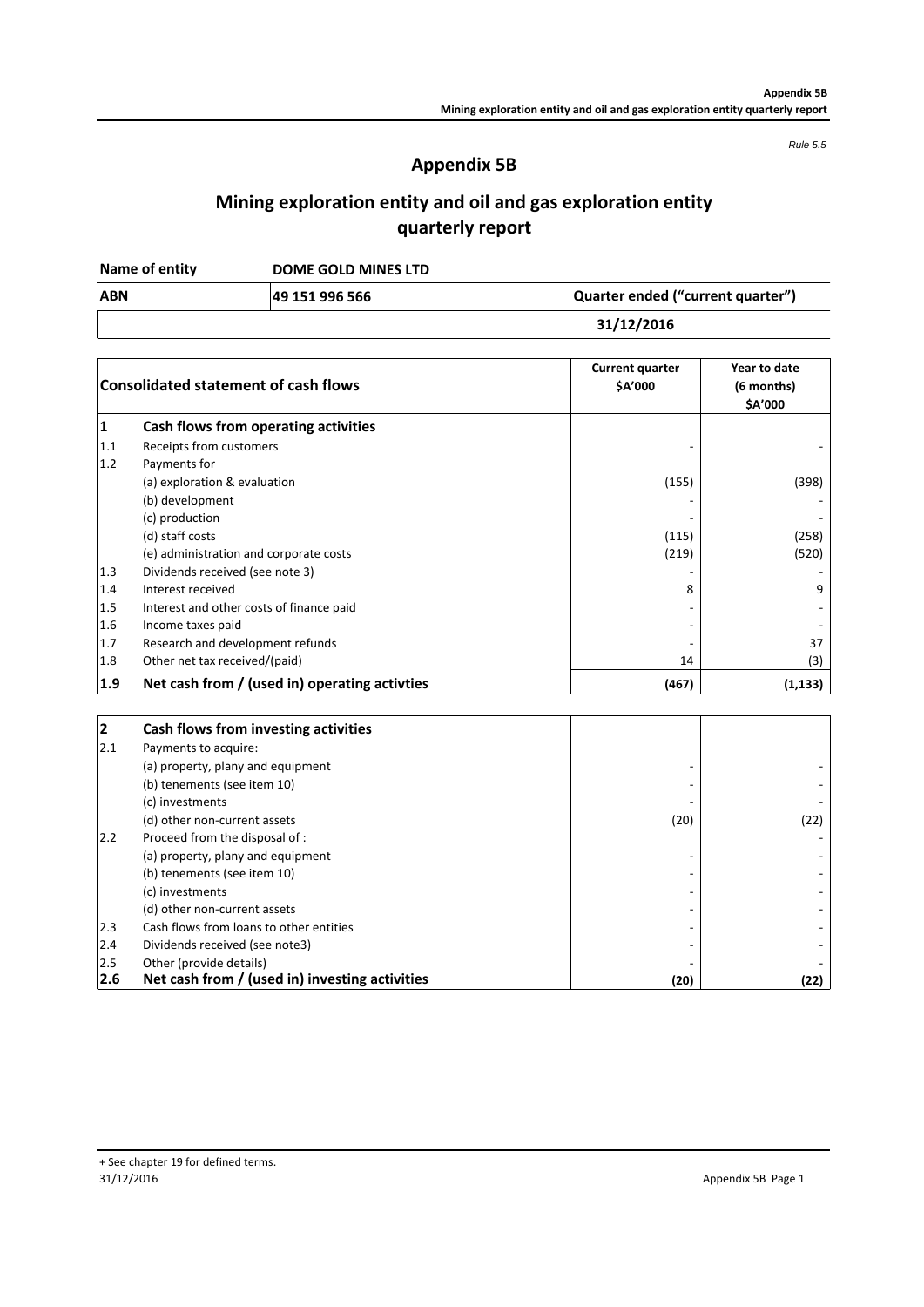## **Appendix 5B**

**Mining exploration entity and oil and gas exploration entity quarterly report**

| <b>Consolidated statement of cash flows</b> |                                                                            | <b>Current quarter</b><br><b>SA'000</b> | Year to date<br>(6 months)<br><b>SA'000</b> |
|---------------------------------------------|----------------------------------------------------------------------------|-----------------------------------------|---------------------------------------------|
| 3                                           | Cash flows from financing activities                                       |                                         |                                             |
| 3.1                                         | Proceeds from issues of shares                                             |                                         | 1,875                                       |
| $3.2$                                       | Proceeds from issues of convertible notes                                  |                                         |                                             |
| 3.3                                         | Proceeds from exercise of share options                                    |                                         |                                             |
| 3.4                                         | Transaction costs related to issue of shares, convertible notes or options |                                         |                                             |
| $3.5$                                       | Proceeds from borrowings                                                   |                                         |                                             |
| 3.6                                         | Repayment of borrowings                                                    |                                         | (6)                                         |
| 3.7                                         | Transaction costs related to loans and borrowings                          |                                         |                                             |
| 3.8                                         | Dividends paid                                                             |                                         |                                             |
| 3.9                                         | Other - issue expenses paid                                                | ۰                                       | (200)                                       |
| $ 3.10\rangle$                              | Net cash from / (used in) financing activities                             | ۰                                       | 1,669                                       |

| 14            | Net increase/ (decrease) in cash and cash equivalents for the   |       |          |
|---------------|-----------------------------------------------------------------|-------|----------|
|               | period                                                          |       |          |
| 4.1           | Cash and cash equivalents at beginning of period                | 1,319 | 319      |
| $ 4.2\rangle$ | Net cash from / (used in) operating activities (item 1.9 above) | (467) | (1, 133) |
| 14.3          | Net cash from / (used in) investing activities (item 2.6 above) | (20)  | (22)     |
| 4.4           | Net cash from / (used in) financing activities (item 3.10above) |       | 1,669    |
| 4.5           | Effect of movement in exchange rates on cash held               |       |          |
| 14.6          | Cash and cash equivalent at end of period                       | 833   | 833      |

| 15  | Reconciliation of cash and cash equivalent                     | <b>Current quarter</b><br><b>SA'000</b> | <b>Previous quarter</b><br><b>SA'000</b> |
|-----|----------------------------------------------------------------|-----------------------------------------|------------------------------------------|
| 5.1 | <b>Bank balances</b>                                           | 28                                      | 39                                       |
| 5.2 | Call deposits                                                  | 805                                     | 1,280                                    |
| 5.3 | <b>Bank overdrafts</b>                                         | -                                       |                                          |
| 5.4 | Other (provide details)                                        |                                         |                                          |
| 5.5 | Cash and cash equivalents at end of quarter (should equal item |                                         |                                          |
|     | 4.6 above)                                                     | 833                                     | 1,319                                    |

| 6   | Payments to directors of the entity and their associates                                              | <b>Current quarter</b> |
|-----|-------------------------------------------------------------------------------------------------------|------------------------|
|     |                                                                                                       | <b>SA'000</b>          |
| 6.1 | Aggregate amount of payments to these parties included in item 1.2                                    | 26                     |
| 6.2 | Aggregate amount of cash flow from loans to these parties included in item 2.3                        |                        |
| 6.3 | Included below any explanation necessary to understand the transactions included in items 6.1 and 6.2 |                        |
|     |                                                                                                       |                        |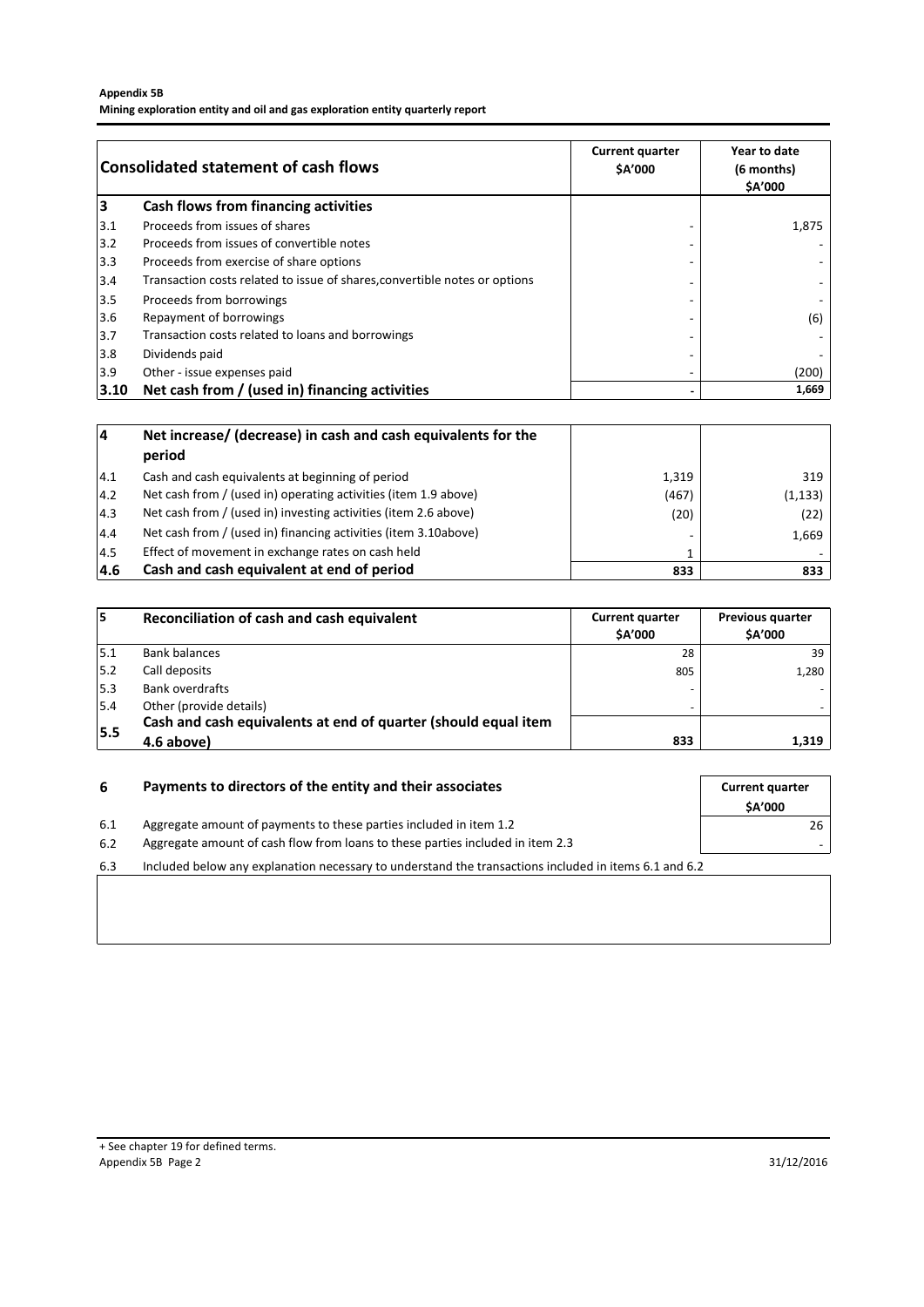# **Payments to related entities of the entity and their associates The Current quarter**

#### 7.1 Aggregate amount of payments to these parties included in item 1.2

**\$A'000**

7.2 - Aggregate amount of cash flow from loans to these parties included in item 2.3

7.3 Included below any explanation necessary to understand the transactions included in items 7.1 and 7.2

| 8   | <b>Financing facilities available</b>                          | <b>Total facility amount</b> | Amount drawn              |
|-----|----------------------------------------------------------------|------------------------------|---------------------------|
|     | Add notes as necessary for an understanding of<br>the position | at quarter end<br>\$A'000    | at quarter end<br>\$A'000 |
| 8.1 | Loan facilities                                                | 4.600                        | 1,100                     |
| 8.2 | Credit standby arrangements                                    | $\overline{\phantom{a}}$     |                           |
| 8.3 | Other (please specify)                                         | -                            |                           |

8.4 Included below a description of each facility above, including the lender, interest rate and whether it is secured or unsecured. If any additional facilities have been entered into or are proposed to be entered into after quarter end, include details of those facilities as well.

Lender: Luxury Enterprises Ltd 5% unsecured loan \$1m loan facility

Lender: Tiger Ten Investment Ltd 5% unsecured loan \$3.5m loan facility

Lender: Mr Tadao Tsubata 5% unsecured loan \$100K loan facility

| 19            | <b>Estimated Cash outflow for next quarter</b> | <b>SA'000</b> |
|---------------|------------------------------------------------|---------------|
| 9.1           | Exploration and evaluation                     | 135           |
| $ 9.2\rangle$ | Development                                    |               |
| $ 9.3\rangle$ | Production                                     |               |
| 9.4           | Staff costs                                    | 111           |
| 19.5          | Administration and corporate costs             | 210           |
| 9.6           | Other (provide details if material)            |               |
| 9.7           | <b>Total estimated cash outflow</b>            | 456           |